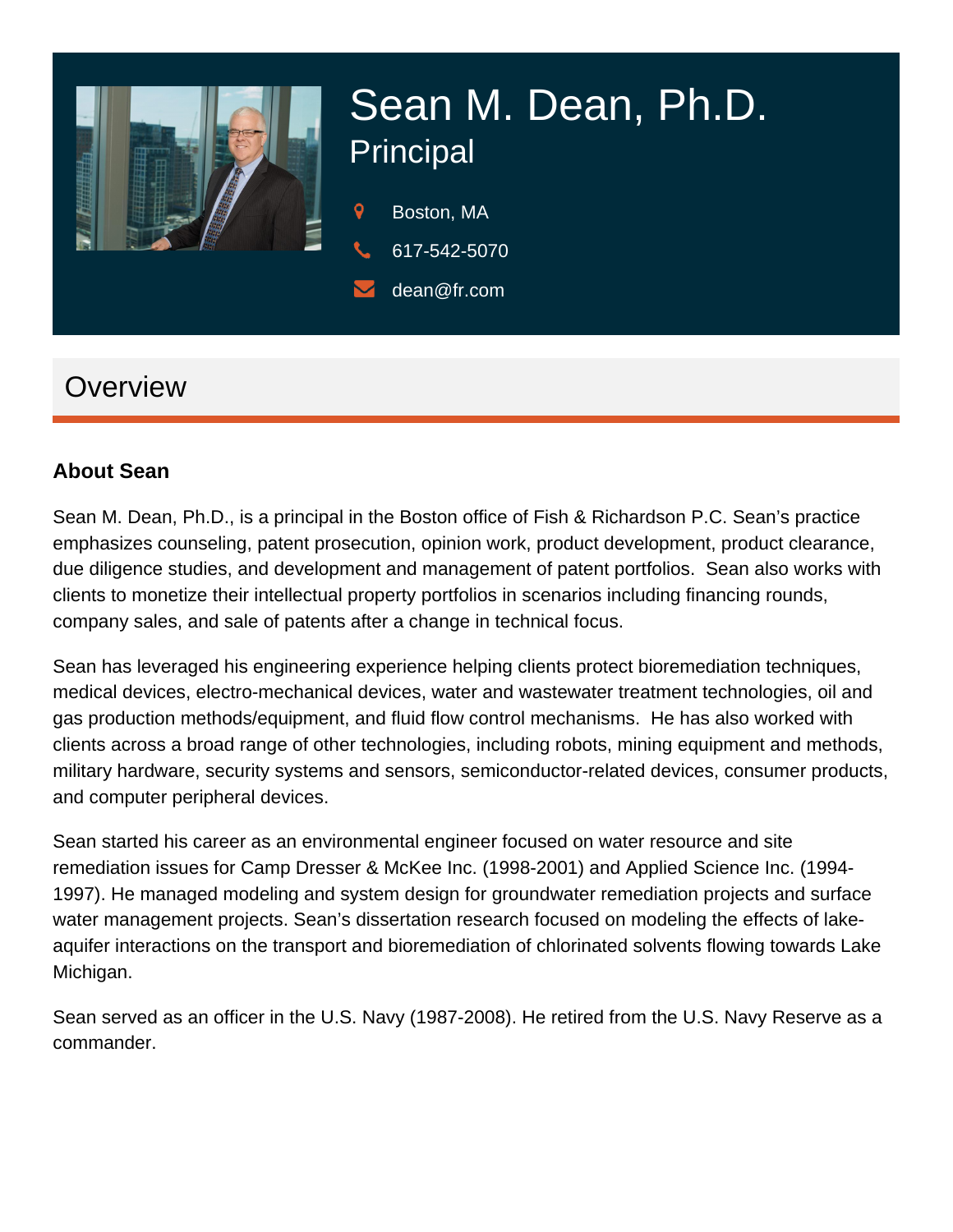### Focus Areas

#### **Services**

- Patent
- Opinions and Strategic Counseling
- Patent Portfolio Management
- Patent Prosecution

#### **Industries**

- Cleantech
- Consumer Products
- Energy and Petrochemical
- Manufacturing
- Medical Devices
- Semiconductors

## **Education**

- J.D., University of Michigan Law School (2004)
- Ph.D., Environmental Engineering, University of Michigan (1998)
- M.S.E., Environmental Engineering, University of Michigan (1993)
- B.A., Mathematics, Duke University (1987)

## Insights

#### **Publications**

"Maximizing IP value in an economic downturn (& beyond) in the life science industry," Industrial Biotechnology, Volume 5, Issue 1 (2009)